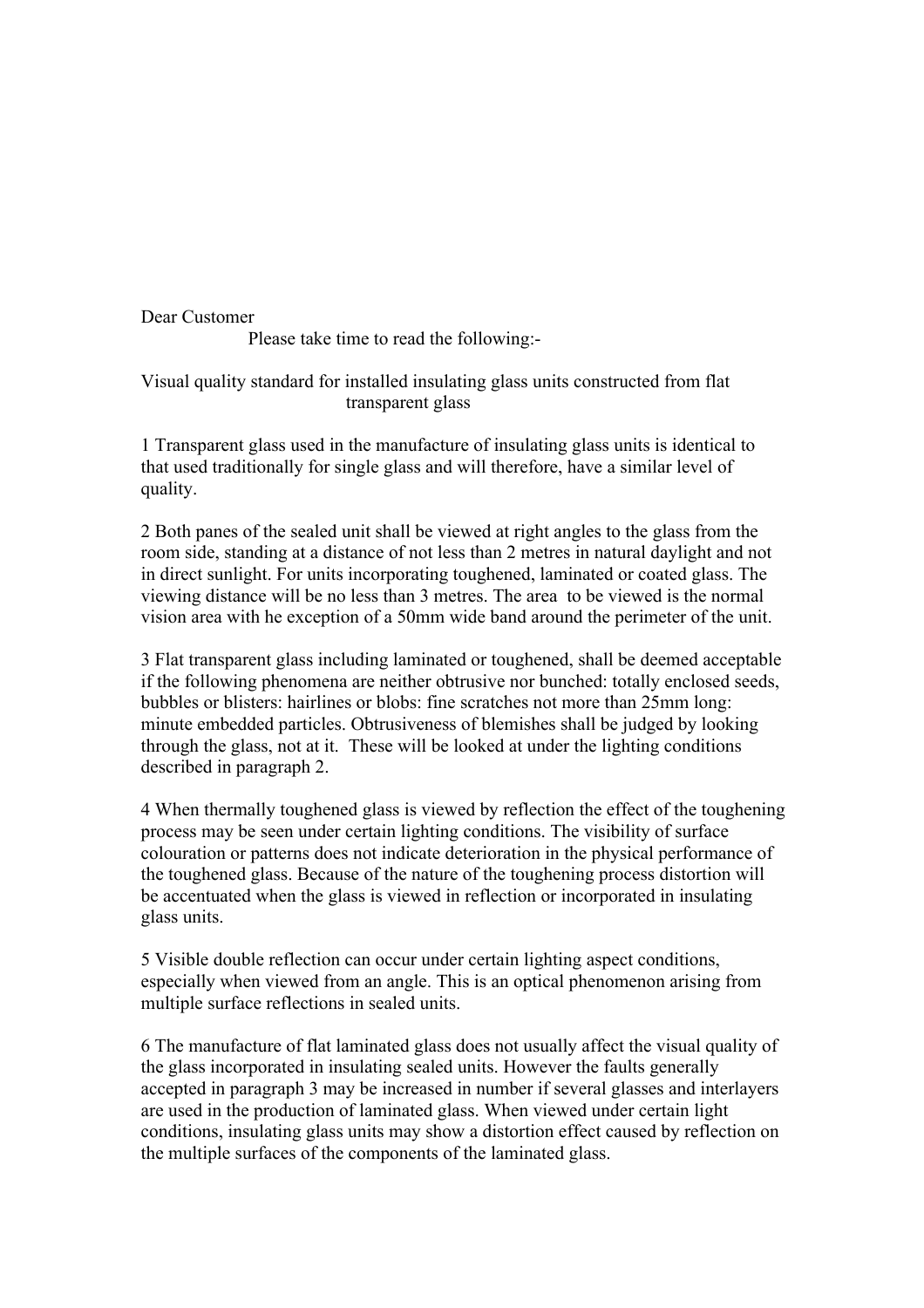## **BREWSTER'S FRINGES**

The appearance of the optical phenomenon known as Brewster's fringes is not a defect of the glass and can occur with any glass of high optical and surface quality. The phenomenon is a result of the high quality now being achieved worldwide by modern methods of glass manufacture. Brewster's fringes occur if wavelengths of light meet up with each other when they are exactly 180° out of phase- an example of the phenomenon known to physicists as the interference of light. The effect is similar to although usually much smaller than the interference fringes which can sometimes be seen on toughened glass windscreens. Brewster's fringes occur when the surfaces of the glass are flat and the two panes of glass are parallel to each other. This phenomenon is not a defect of the product, being dependent on the laws of physics and not on the quality of the insulating glass. In fact it arises because modern glass made by the float process is flat, therefore free of distortion inherent in sheet glass.

## **Note:- Patterned glass**

The above criteria do not apply to patterned glass as due to the method of manufacture imperfections such as seeds and bubbles are deemed acceptable.

## **Edge deletion**

The removal of coating, often referred to as edge-deletion or edge stripping, is often required for sputtered or soft coated glass, because the coating is not always sufficiently durable and resistant to the service environment, or the adhesion of the secondary sealant to the coating may compromise the estimated service life if the insulating glass unit.

In order to ensure the optimum performance of an insulating glass unit it is important to meet requirements for long term stability. Therefore the stripping has to be done efficiently following the recommendations of the particular supplier.

In general there are four different methods for the removal of soft coating on glass:

 Mechanical removal (Abrasion/grinding) Chemical removal. (Acid) Thermal removal (Flame) Masking the glass edge before coating application.

Grinding has proven to be most productive and economical method of removing a narrow strip of the coating from the perimeter of the glass.

The selection of the correct edge deletion width is very important; it is normally recommended that the coating be completely removed around the perimeter of the glass. The coating should be deleted to a width that does not contact the secondary sealant and is a minimum of half the primary polyisobutylene sealant depth.

The standard sight line for insulating glass units is  $12 \text{mm} +2$ ,  $-2$ , which generally consists of an average 5mm polyisobutylene primary seal and the remainder of polysulphide or silicone secondary seal. If the glazing is required to be part of a